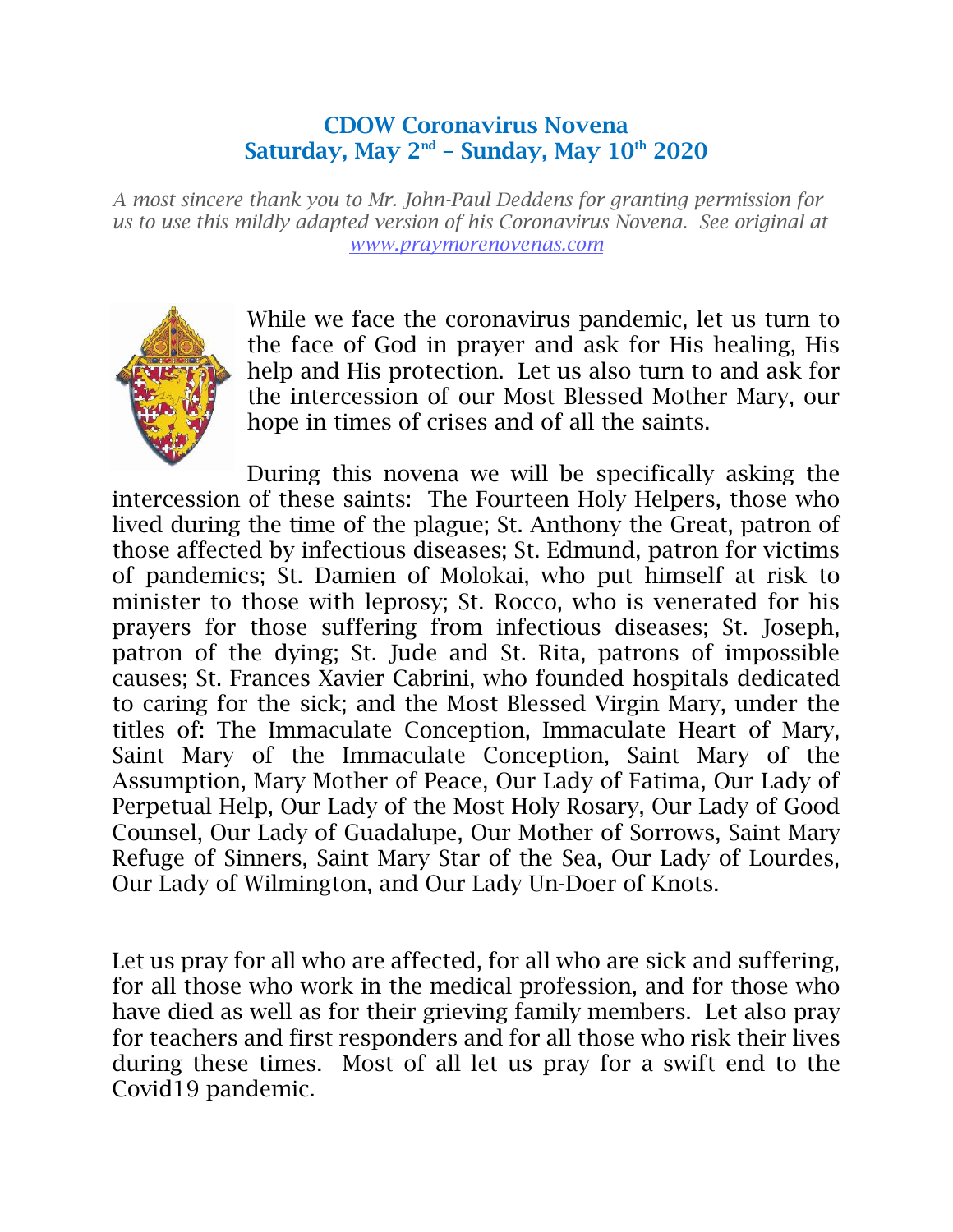

In the name of the Father and of the Son and of the Holy Spirit. Amen.

Father in Heaven have mercy on us and on the whole world. We come to you today with our fears and concerns -- You know what's in our hearts. We love You, trust You, we need You. We ask You to be with us. Stay with us. Help us through these times of uncertainty and sorrow. We know you are the Divine

Physician, the healer of all. And so, we ask that you bring your loving and healing presence to all those who are sick and suffering right now. Please comfort them. Please be with the grieving families of those who have passed away. Please have mercy on those who have died, may they be with You in heaven.

Please stand at the side of all medical professionals who are putting themselves at risk while they work to bring healing to others. Lord, we are scared, and we are sorrowful. Please heal us. Send us your peace and overwhelming presence*.*

#### *(Mention your intentions here)*

We ask the Fourteen Holy Helpers, those who lived during the time of the plague, to pray for us and all who are at-risk! Jesus, we thirst for You. You chose to enter this world as a vulnerable baby. Be with the most vulnerable now. Help us to continue to return to You with our whole hearts throughout this ordeal. Amen.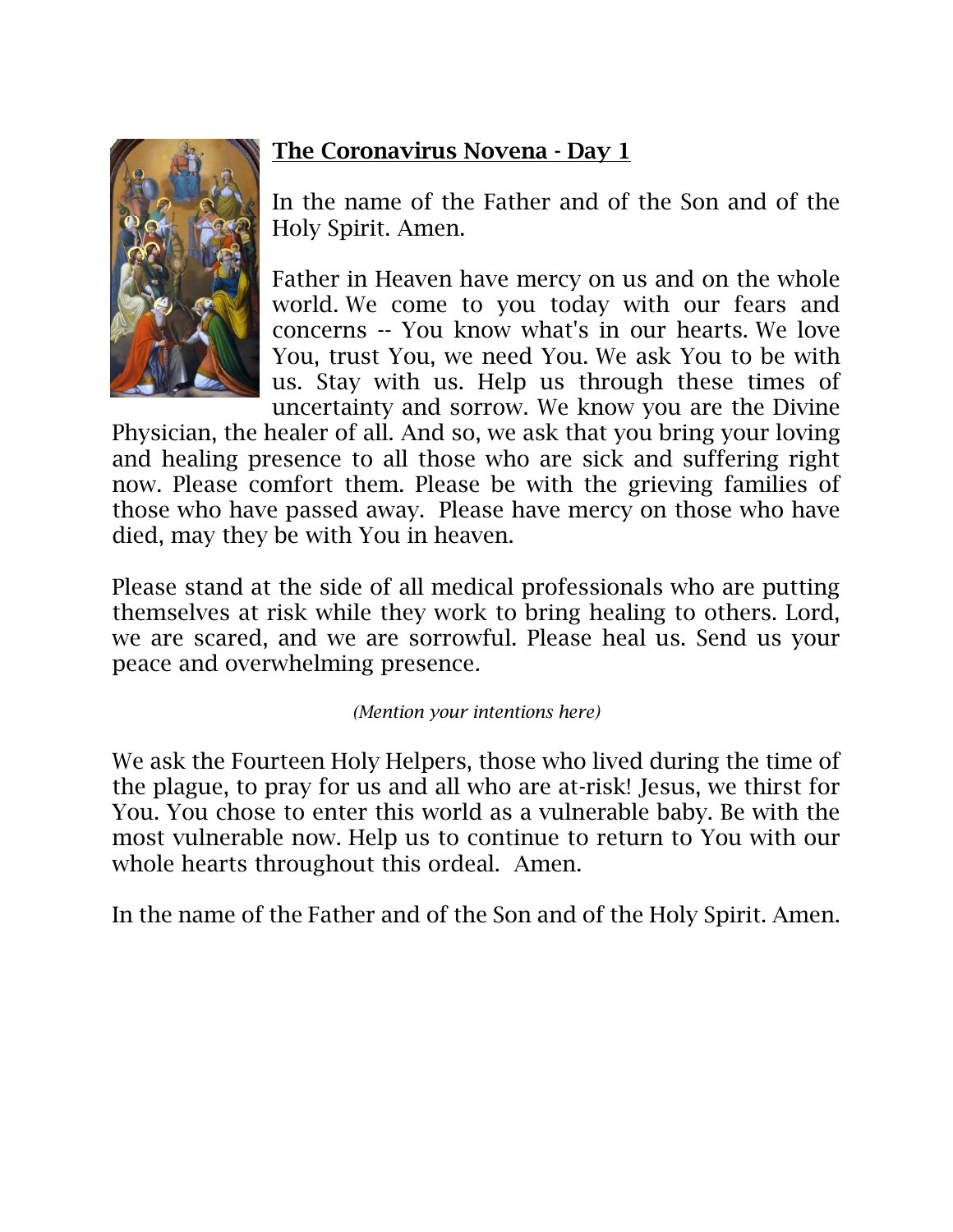

In the name of the Father and of the Son and of the Holy Spirit. Amen.

Father in Heaven have mercy on us and on the whole world. We come to you today with our fears and concerns -- You know what's in our hearts. We love You, trust You, we need You. We ask You to be with

us. Stay with us. Help us through these times of uncertainty and sorrow. We know you are the Divine Physician, the healer of all. And so, we ask that you bring your loving and healing presence to all those who are sick and suffering right now. Please comfort them. Please be with the grieving families of those who have passed away. Please have mercy on those who have died, may they be with You in heaven.

Please stand at the side of all medical professionals who are putting themselves at risk while they work to bring healing to others. Lord, we are scared, and we are sorrowful. Please heal us. Send us your peace and overwhelming presence.

*(Mention your intentions here)*

St. Anthony the Great, patron of those affected by infectious diseases, pray for us! Jesus, we thirst for You. You chose to enter this world as a vulnerable baby. Be with the most vulnerable now. Help us to continue to return to You with our whole hearts throughout this ordeal. Amen. In the name of the Father and of the Son and of the Holy Spirit. Amen.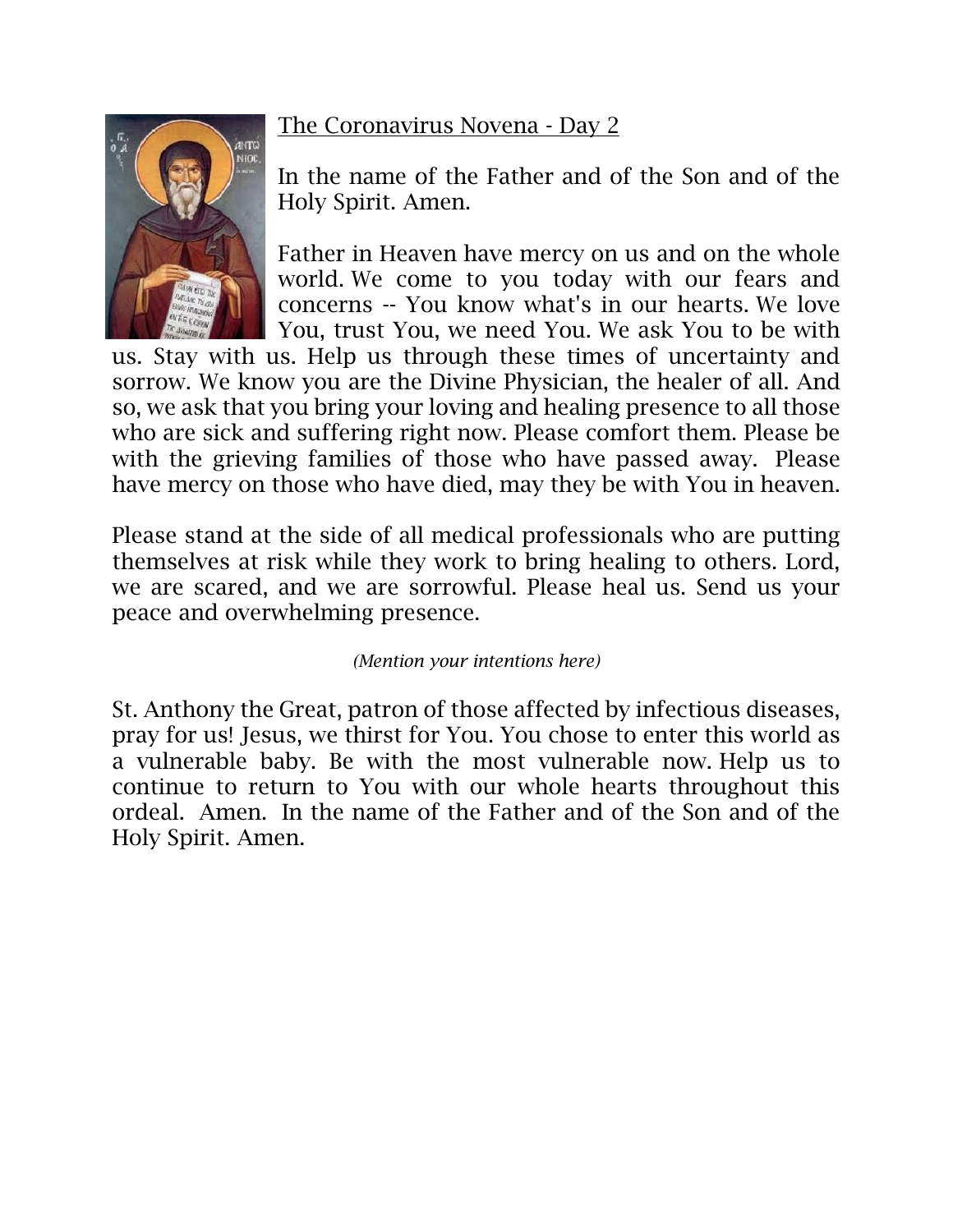# **CDMUND** SAINT

## The Coronavirus Novena - Day 3

In the name of the Father and of the Son and of the Holy Spirit. Amen.

Father in Heaven have mercy on us and on the whole world. We come to you today with our fears and concerns -- You know what's in our hearts. We love You, trust You, we need You. We ask You to be with us. Stay with us. Help us

through these times of uncertainty and sorrow. We know you are the Divine Physician, the healer of all. And so, we ask that you bring your loving and healing presence to all those who are sick and suffering right now. Please comfort them. Please be with the grieving families of those who have passed away. Please have mercy on those who have died, may they be with You in heaven.

Please stand at the side of all medical professionals who are putting themselves at risk while they work to bring healing to others. Lord, we are scared, and we are sorrowful. Please heal us. Send us your peace and overwhelming presence.

*(Mention your intentions here)*

St. Edmund, patron for victims of pandemics, pray for us! Jesus, we thirst for You. You chose to enter this world as a vulnerable baby. Be with the most vulnerable now. Help us to continue to return to You with our whole hearts throughout this ordeal. Amen.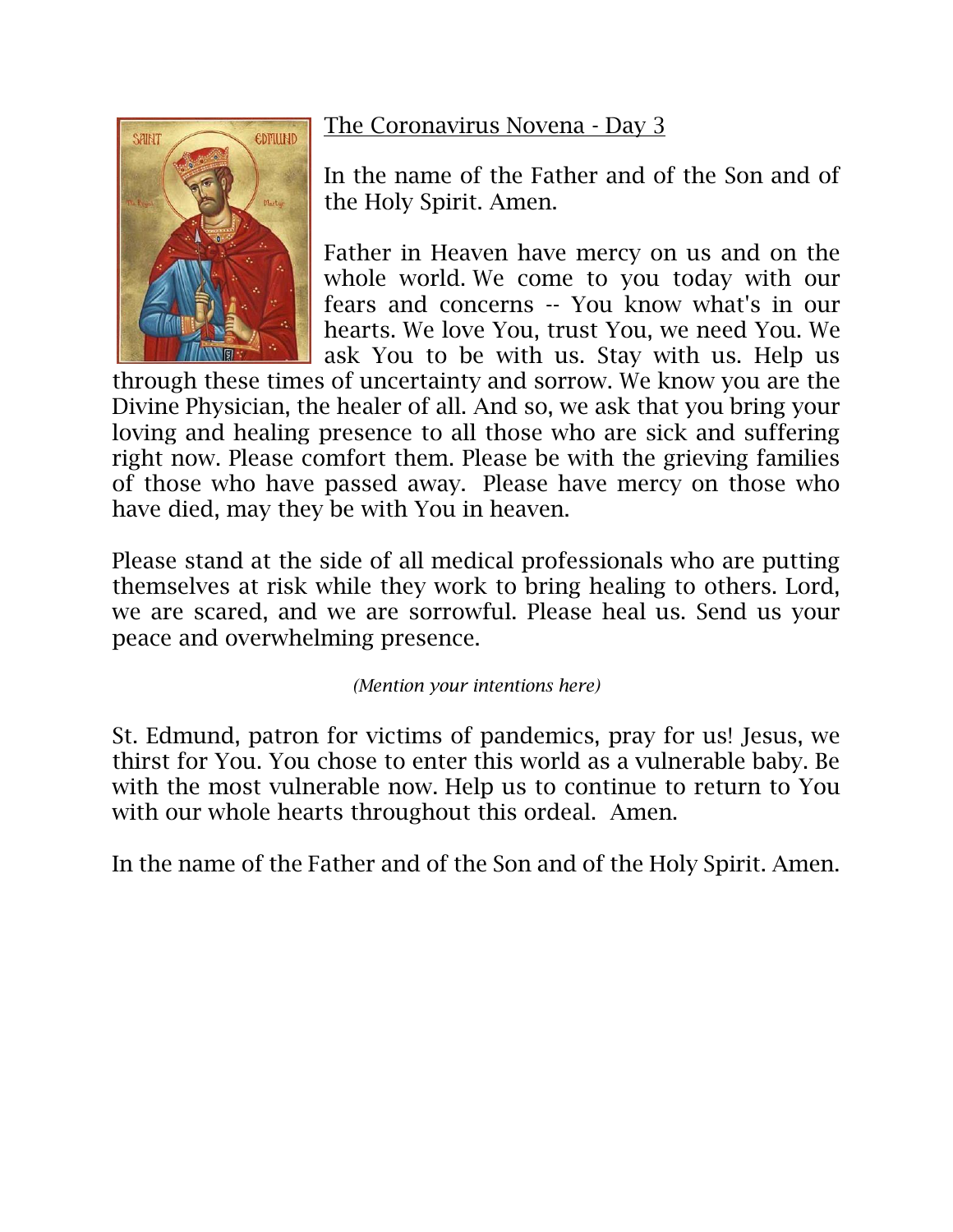

In the name of the Father and of the Son and of the Holy Spirit. Amen.

Father in Heaven have mercy on us and on the whole world. We come to you today with our fears and concerns -- You know what's in our hearts. We love You, trust You, we need You. We ask You to be with us. Stay with us. Help us

through these times of uncertainty and sorrow. We know you are the Divine Physician, the healer of all. And so, we ask that you bring your loving and healing presence to all those who are sick and suffering right now. Please comfort them. Please be with the grieving families of those who have passed away. Please have mercy on those who have died, may they be with You in heaven.

Please stand at the side of all medical professionals who are putting themselves at risk while they work to bring healing to others. Lord, we are scared, and we are sorrowful. Please heal us. Send us your peace and overwhelming presence.

#### *(Mention your intentions here)*

St. Damien of Molokai, you put yourself at risk to minister to those suffering from leprosy, pray for us! Jesus, we thirst for You. You chose to enter this world as a vulnerable baby. Be with the most vulnerable now. Help us to continue to return to You with our whole hearts throughout this ordeal. Amen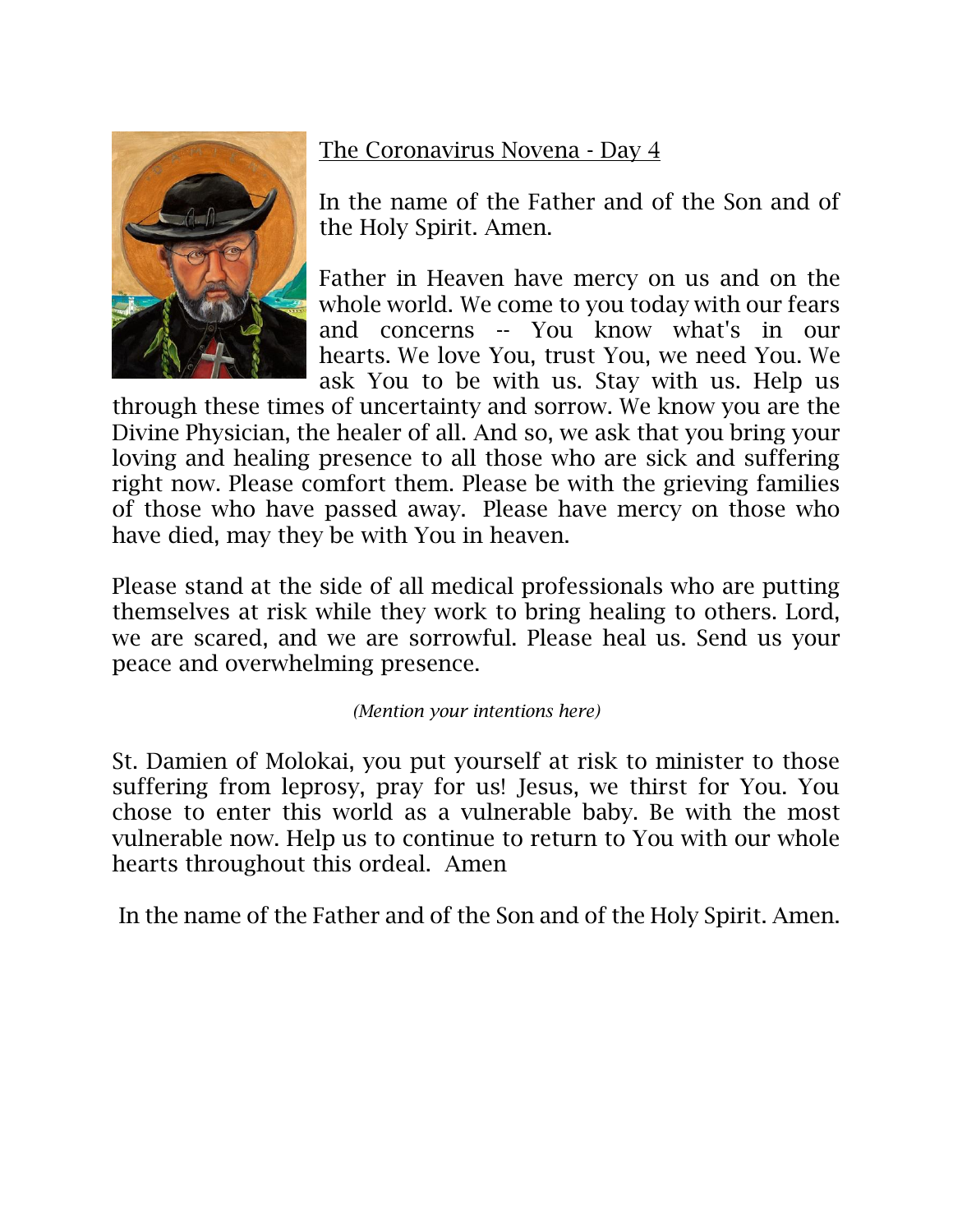

In the name of the Father and of the Son and of the Holy Spirit. Amen.

Father in Heaven have mercy on us and on the whole world. We come to you today with our fears and concerns -- You know what's in our hearts. We love You, trust You, we need You. We ask You to be with us. Stay with us. Help us through these

times of uncertainty and sorrow. We know you are the Divine Physician, the healer of all. And so, we ask that you bring your loving and healing presence to all those who are sick and suffering right now. Please comfort them. Please be with the grieving families of those who have passed away. Please have mercy on those who have died, may they be with You in heaven.

Please stand at the side of all medical professionals who are putting themselves at risk while they work to bring healing to others. Lord, we are scared, and we are sorrowful. Please heal us. Send us your peace and overwhelming presence.

#### *(Mention your intentions here)*

St. Rocco, you are venerated for your prayers for those suffering from infectious diseases, pray for us! Jesus, we thirst for You. You chose to enter this world as a vulnerable baby. Be with the most vulnerable now. Help us to continue to return to You with our whole hearts throughout this ordeal. Amen.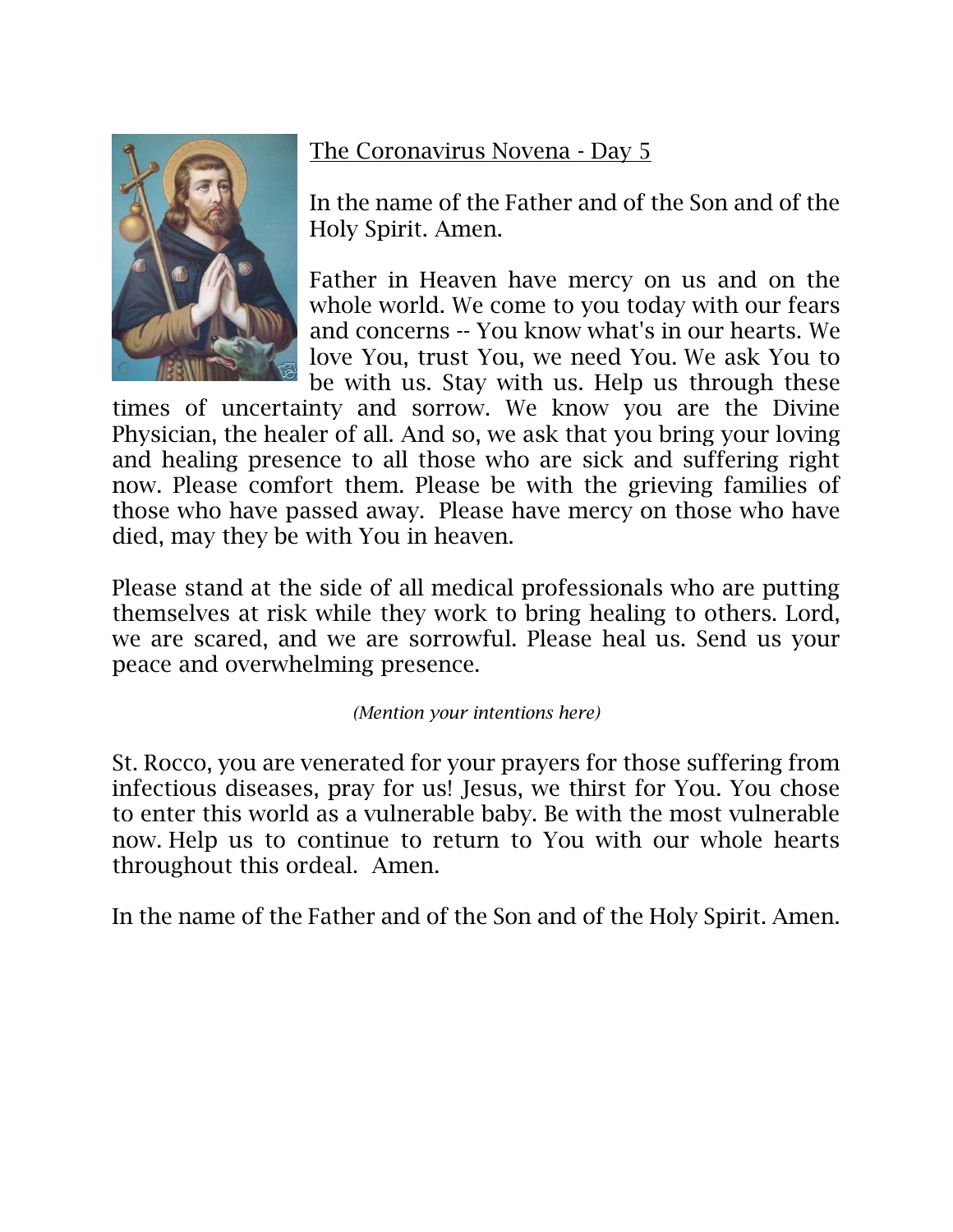

In the name of the Father and of the Son and of the Holy Spirit. Amen.

Father in Heaven have mercy on us and on the whole world. We come to you today with our fears and concerns -- You know

what's in our hearts. We love You, trust You, we need You. We ask You to be with us. Stay with us. Help us through these times of uncertainty and sorrow. We know you are the Divine Physician, the healer of all. And so, we ask that you bring your loving and healing presence to all those who are sick and suffering right now. Please comfort them. Please be with the grieving families of those who have passed away. Please have mercy on those who have died, may they be with You in heaven.

Please stand at the side of all medical professionals who are putting themselves at risk while they work to bring healing to others. Lord, we are scared, and we are sorrowful. Please heal us. Send us your peace and overwhelming presence.

*(Mention your intentions here)*

St. Joseph, patron of the dying, pray for us! Jesus, we thirst for You. You chose to enter this world as a vulnerable baby. Be with the most vulnerable now. Help us to continue to return to You with our whole hearts throughout this ordeal. Amen.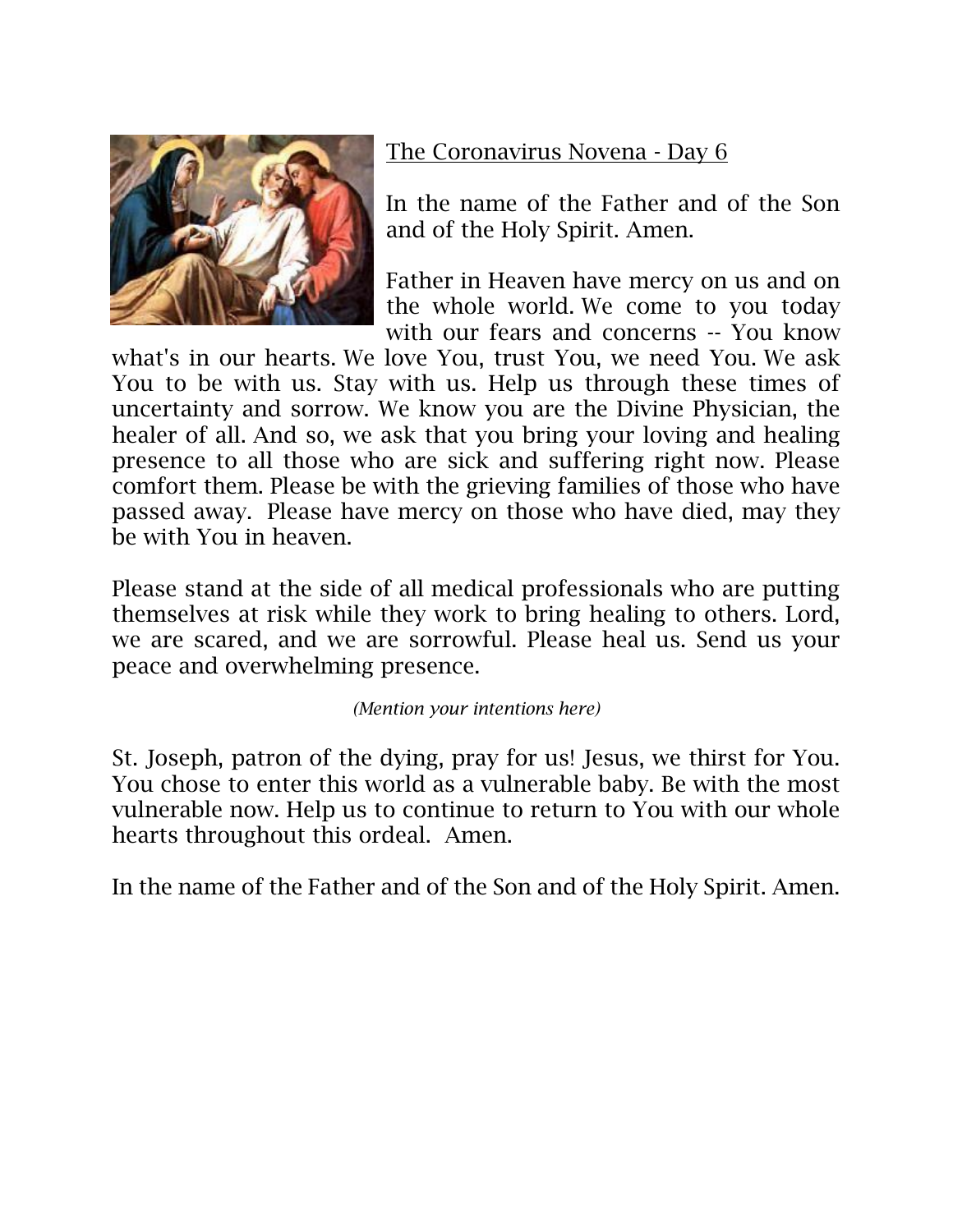

In the name of the Father and of the Son and of the Holy Spirit. Amen.

Father in Heaven have mercy on us and on the whole world. We come to you today with our fears and concerns -- You know what's in our

hearts. We love You, trust You, we need You. We ask You to be with us. Stay with us. Help us through these times of uncertainty and sorrow. We know you are the Divine Physician, the healer of all. And so, we ask that you bring your loving and healing presence to all those who are sick and suffering right now. Please comfort them. Please be with the grieving families of those who have passed away. Please have mercy on those who have died, may they be with You in heaven.

Please stand at the side of all medical professionals who are putting themselves at risk while they work to bring healing to others. Lord, we are scared, and we are sorrowful. Please heal us. Send us your peace and overwhelming presence.

*(Mention your intentions here)*

St. Jude and St. Rita, patrons of impossible causes, pray for us! Jesus, we thirst for You. You chose to enter this world as a vulnerable baby. Be with the most vulnerable now. Help us to continue to return to You with our whole hearts throughout this ordeal. Amen.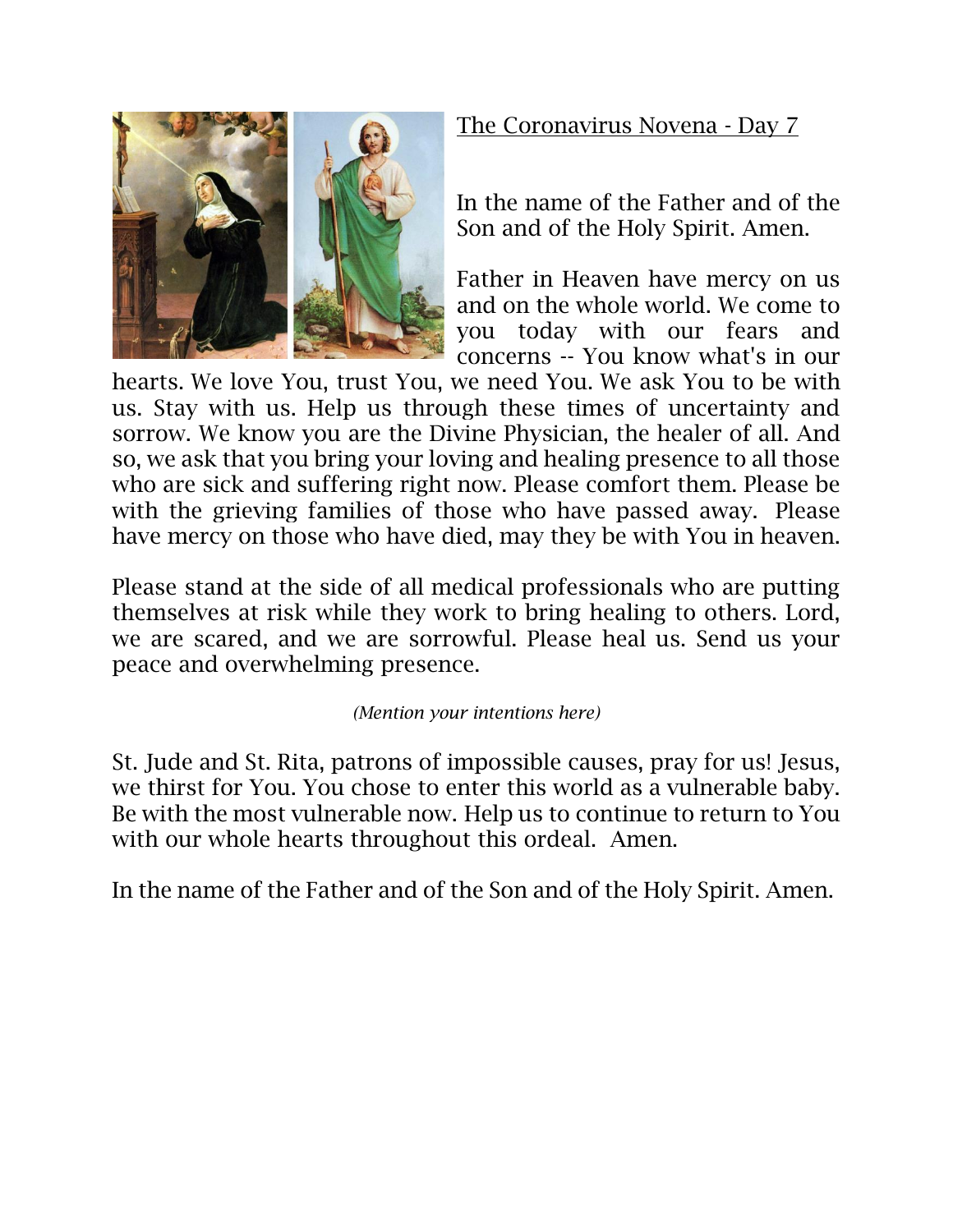

In the name of the Father and of the Son and of the Holy Spirit. Amen.

Father in Heaven have mercy on us and on the whole world. We come to you today with our fears and concerns -- You know what's in our hearts. We love You, trust You, we need You. We ask You to be with us. Stay with us. Help us through these times of

uncertainty and sorrow. We know you are the Divine Physician, the healer of all. And so, we ask that you bring your loving and healing presence to all those who are sick and suffering right now. Please comfort them. Please be with the grieving families of those who have passed away. Please have mercy on those who have died, may they be with You in heaven.

Please stand at the side of all medical professionals who are putting themselves at risk while they work to bring healing to others. Lord, we are scared, and we are sorrowful. Please heal us. Send us your peace and overwhelming presence.

*(Mention your intentions here)*

St. Frances Xavier Cabrini, you founded hospitals dedicated to caring for the sick, pray for us! Jesus, we thirst for You. You chose to enter this world as a vulnerable baby. Be with the most vulnerable now. Help us to continue to return to You with our whole hearts throughout this ordeal. Amen.